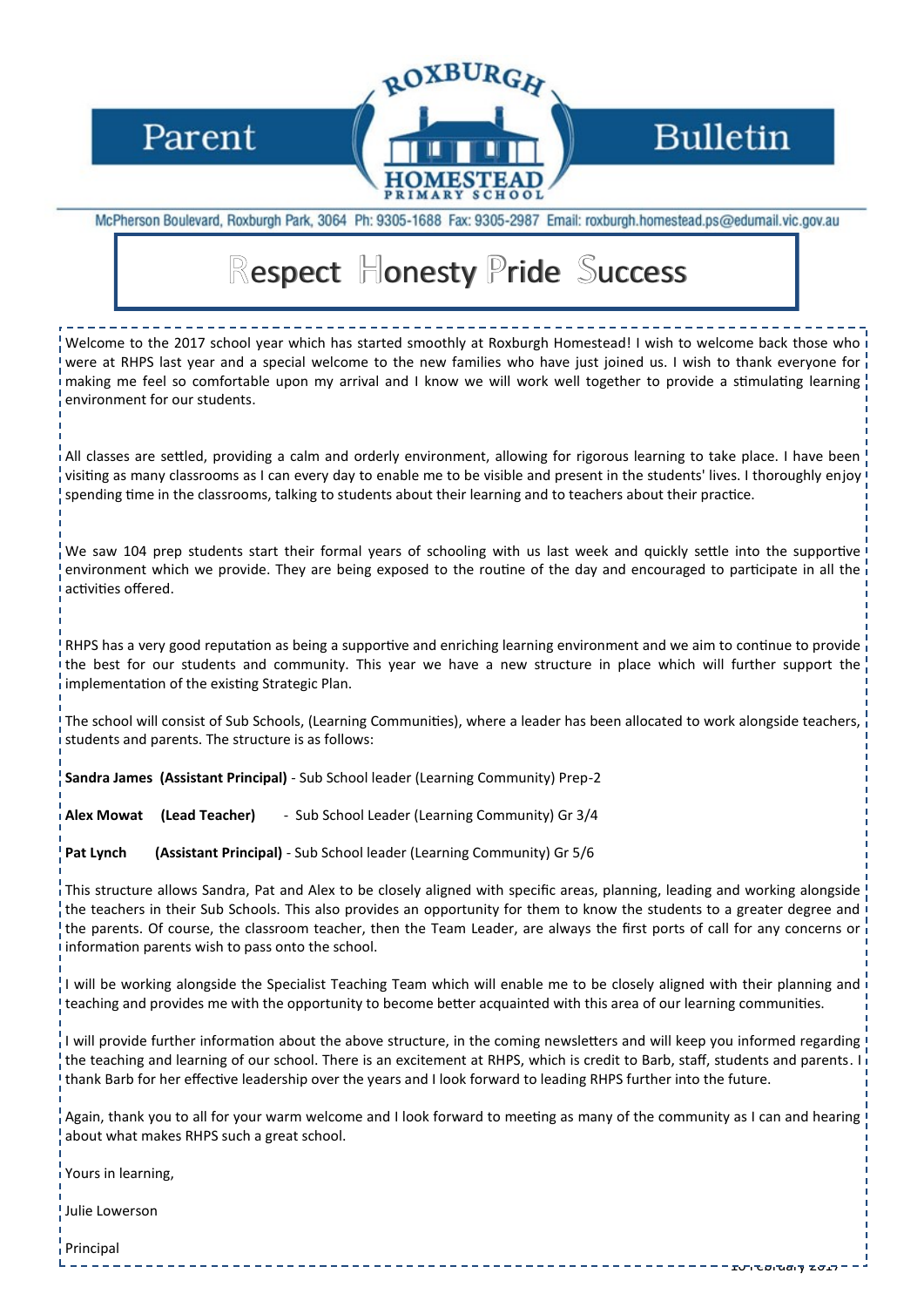

## Welcome back to 2017.

What an exciting time it is to be a member of the Roxburgh Homestead Primary School community this year. We have had many new staff and students join our community in 2017 and I'm sure each of them will bring something special to our school community. I'm sure you will make them all feel welcome.

As part of our KidsMatter focus in 2017, staff at school will be addressing the Social and Emotional Learning of our students. Teachers will be exploring this in class, during specialist sessions and we are looking forward to seeing the growth of our student's resilience, emotional understanding and collaboration skills throughout the year.



As part of the Child Safety Standards introduced at our school last year, the staff developed the statement- *The Roxburgh Homestead PS community are committed to the safety and empowerment of all students.*

This statement will underpin our decision making when developing, improving and reflecting on the way we do things at school to ensure that all of our students are learning in a safe environment. Through our newsletter, website and notes home I will be sharing with you some of the strategies and changes in process that we will be using, so that you can help to support us to make our school a safer place.

I look forward to working with you all in 2017

Pat Lynch

Assistant Principal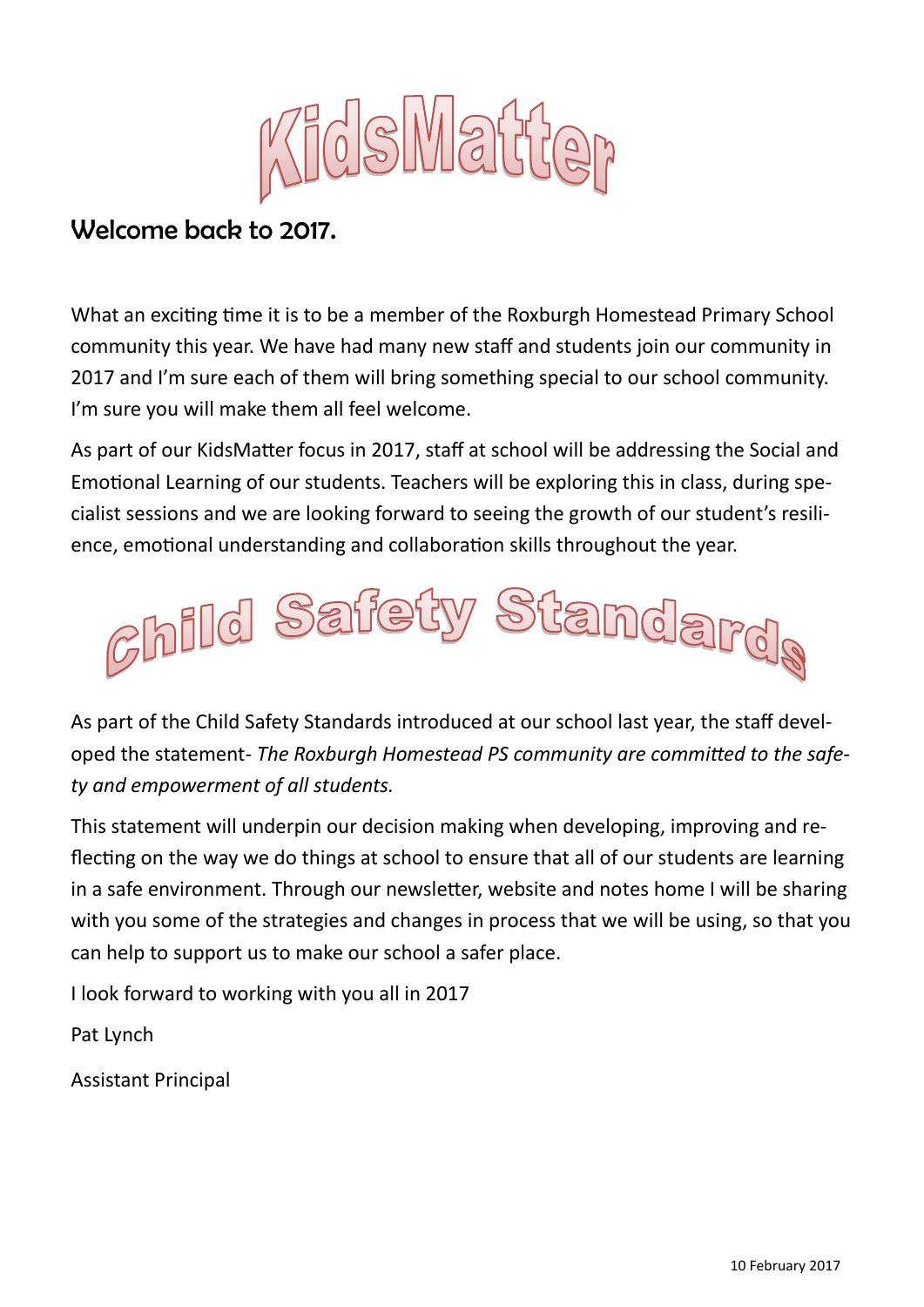

### **FEBRUARY 2017**

| <b>Monday</b>      | <b>Tuesday</b> | Wednesday              | Thursday | Friday           | Sat / Sun |
|--------------------|----------------|------------------------|----------|------------------|-----------|
| 13 <sub>th</sub>   | 14th           | 15th                   | 16th     | 17 <sub>th</sub> | 18th/19th |
|                    |                | <b>No School Preps</b> |          |                  |           |
|                    |                | Prep                   |          |                  |           |
|                    |                | <b>Screenings</b>      |          |                  |           |
| 20th               | 21st           | 22nd                   | 23rd     | 24th             | 25th      |
| <b>PHOTO DAY!!</b> |                | <b>No School Preps</b> |          |                  |           |
|                    |                | Prep                   |          |                  |           |
|                    |                | <b>Screenings</b>      |          |                  |           |
|                    |                |                        |          |                  |           |
|                    |                |                        |          |                  |           |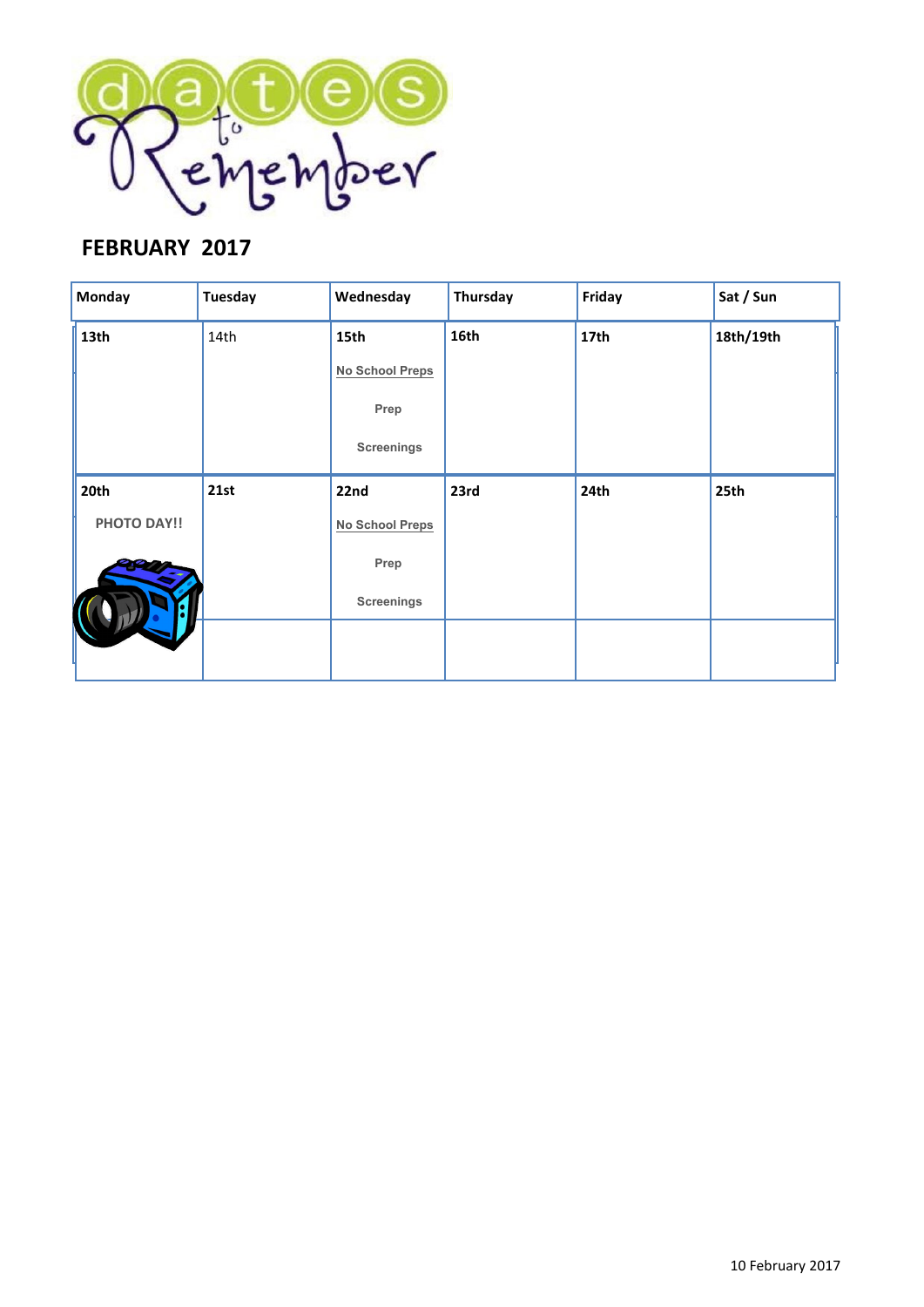Dear Parents,

I am looking forward to teaching your children in art and craft again this year.

Art is very enjoyable but can get messy. Please ensure your child has a smock.

If you have newspapers, magazines, plastic containers, small boxes or anything else you think might be useful, please send them to the art room.

Thanks Geoff





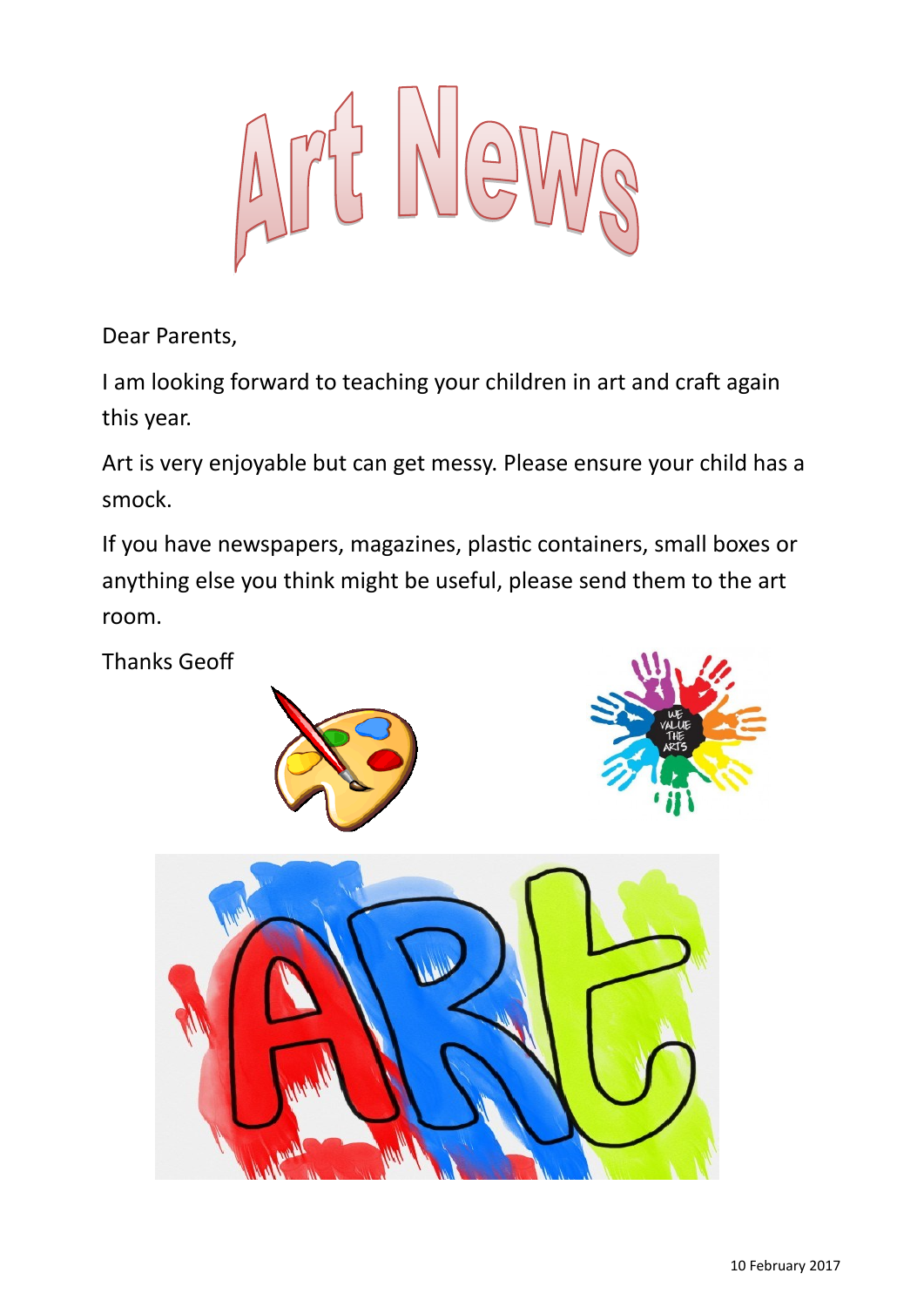#### **What is a Speech Pathologist?**

Speech Pathologists study, diagnose and treat communication disorders, including difficulties with speech, language, social communication, fluency and voice. People who experience difficulties swallowing food and drink can also be helped by a Speech Pathologist (SPA, 2016).

Please read below to find a snap shot of what will be happening this year:

**Adrianna G Speech Pathologist**

#### **Oral Language Classes:**

At Roxburgh Homestead Primary School we are dedicated to promoting oral (spoken) language in the classroom. The teachers have been trained to use Colourful Semantics, a colour coded grammar system, to enhance students' vocabulary, sentence structure and grammar.

#### **Speech pathology guides for parents:**

Watch this space in the newsletter for monthly tips and strategies to promote your child's:

- Language growth
- Speech development
- Vocabulary
- Understanding
- Ability to follow instructions
- Reading



#### **No Pens Day:**

Each term there will be a whole day focused on oral language. This is our "No Pens Day".

On this day students will participate in a range of engaging activities to develop their oral language skills. This means NO pens will be used throughout the day.

#### **Language Groups:**

Small group language withdrawal sessions will occur twice a week. These sessions will target a range of language skills such as vocabulary, grammar and following instructions.

#### **Phonological Awareness Groups:**

Small group phonological (sound) awareness withdrawal sessions will also occur twice a week. These groups will be focused recognising and manipulating sounds in words. These are foundation skills required for reading and writing.

#### **Speech Sound Therapy:**

By using a range of techniques, these sessions will target articulation, the production of speech sounds.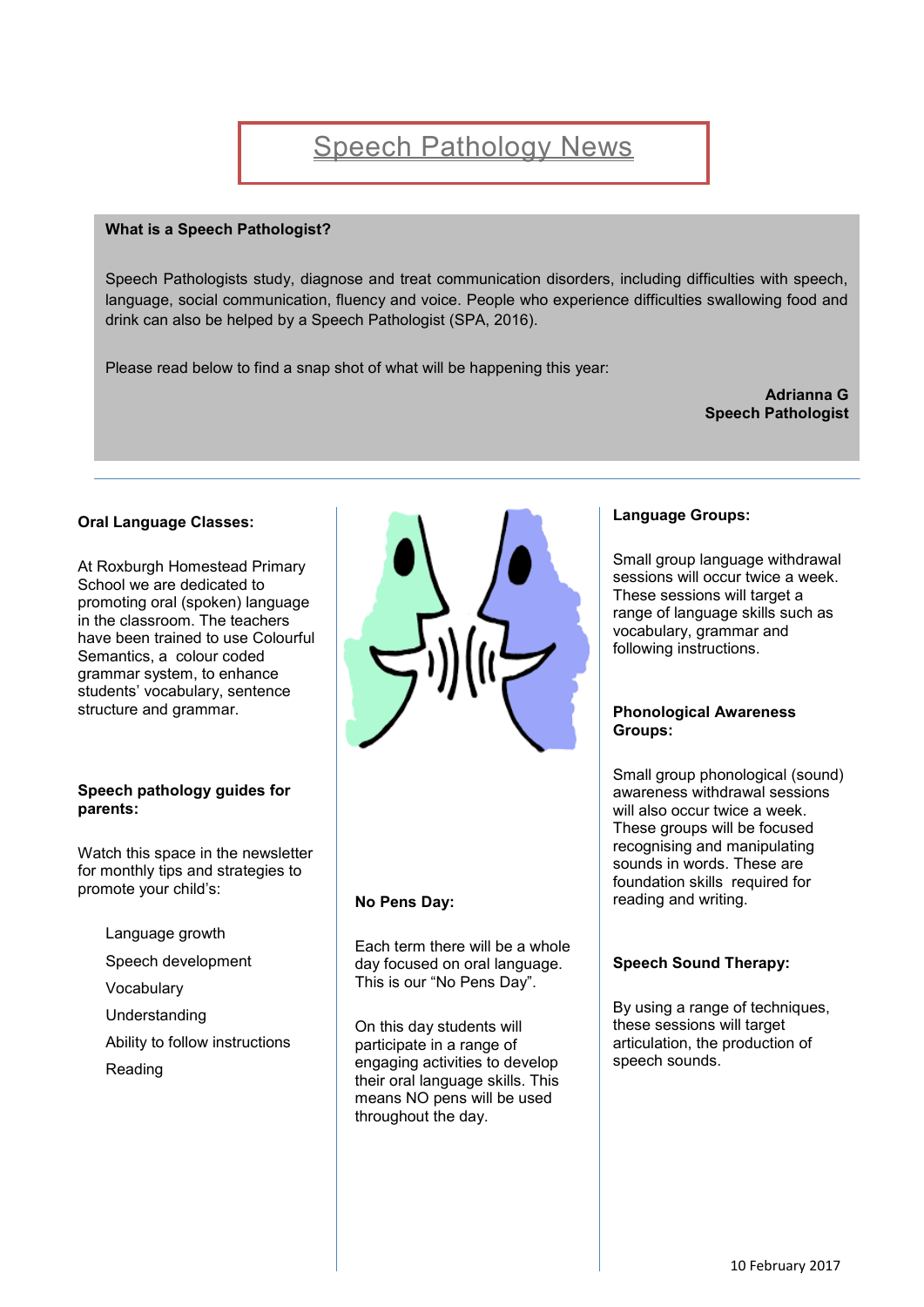## **OUT OF SCHOOL HOURS CARE NEWSLETTER FEBRUARY 2017.**

Welcome back to our families returning and also to the new families that have joined us in 2017. As in previous years we would like to go over a few little items to make your time with us a little easier.

#### **Enrolments.**

As per our Policy and Procedures we must have a new enrolment form each year when attending care; this enables us to keep up to date with any medical problems, changes of contact details and many other things that can be overlooked throughout the course of the year.

#### **Prep Children.**

Prep children will be escorted to their classrooms in the mornings for term one or for a longer period at the request of families; they will be collected by a staff member from their classrooms for the first term or at the discretion of the classroom teacher or families after that.

#### **Outdoor play.**

We will endeavour to try and take the children outside each day for some fresh air and sunshine; the children are expected to have a suitable sun-smart hat during term one or at the discretion of the co-ordinator after that. Children that do not have sun-smart hats must play under the shaded areas while outside; they are not permitted to play ball games without a hat.

#### **Star of the Month.**

Each month our staff discuss who deserves the Star of the Month; we try to share this amongst the children attending and who do that extra little bit to help us in any way. This month we have decided to award it to Jordyn Albrecht from grade 3. Jordyn is very helpful in the mornings when it is time to pack up; she is the one that Danielle and Beaulah know will always give them a hand putting things away and also help them with the younger children.

Well done Jordyn!



#### **Program Plan.**

We plan for the program each week. A copy of the plan is displayed on the wall above the sign in bench. We document what activities we will be doing for the week and also what we offer for afternoon tea. Please have a look and any feedback or suggestions are always appreciated. Children's allergies are taken into consideration when organising snacks offered to our children.

#### **Vacation Care.**

As you are probably aware, we had to cancel our January Vacation Care this year due to lack of enrolments. The program is not viable if we do not receive at least 20 enrolments for any given Vacation Care period. Danielle will be organising a short survey to look at future programming for the year. We will keep you informed of any results well in advance of the April Vacation Care program.